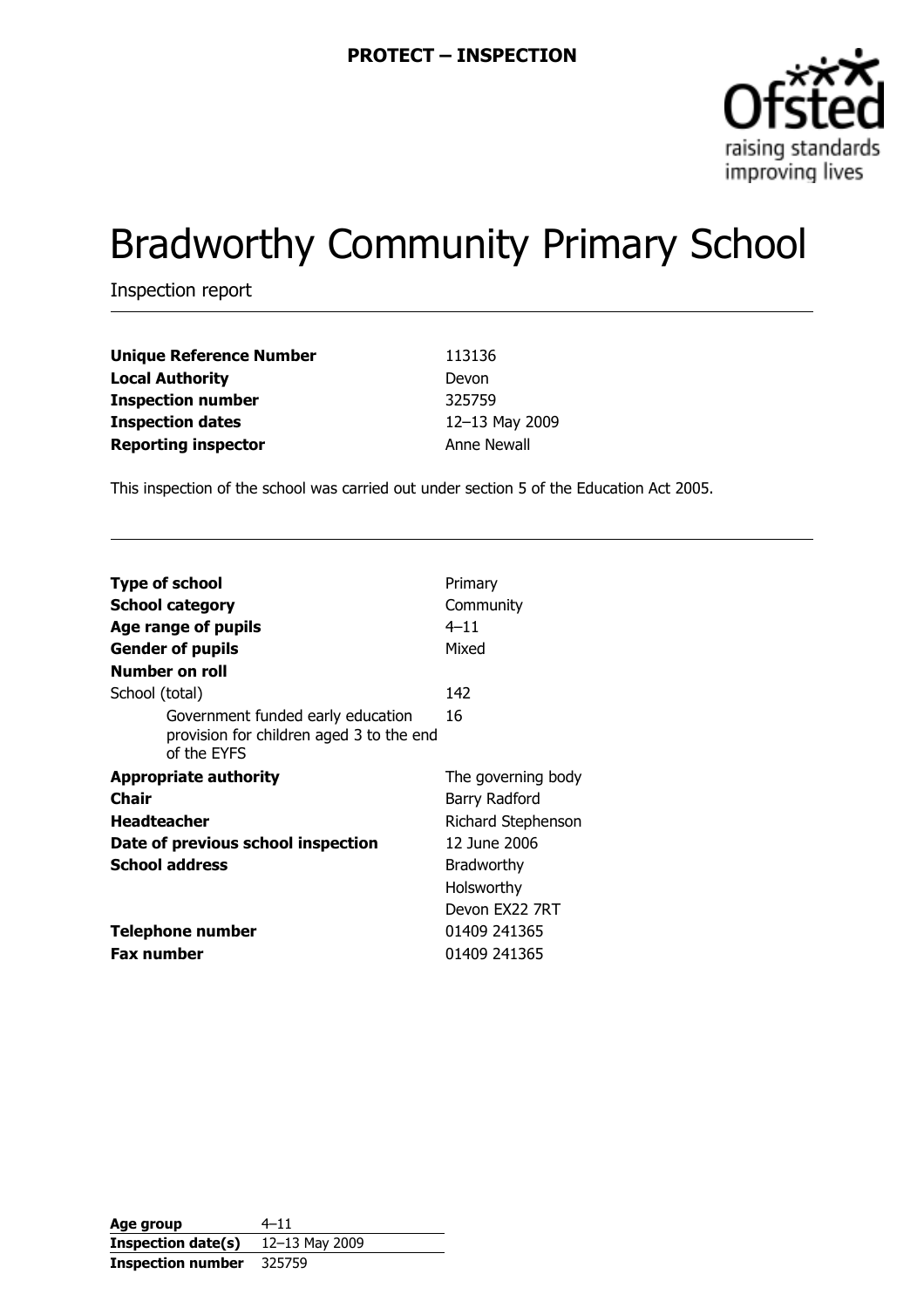#### © Crown copyright 2009

#### Website: www.ofsted.gov.uk

This document may be reproduced in whole or in part for non-commercial educational purposes, provided that the information quoted is reproduced without adaptation and the source and date of publication are stated.

Further copies of this report are obtainable from the school. Under the Education Act 2005, the school must provide a copy of this report free of charge to certain categories of people. A charge not exceeding the full cost of reproduction may be made for any other copies supplied.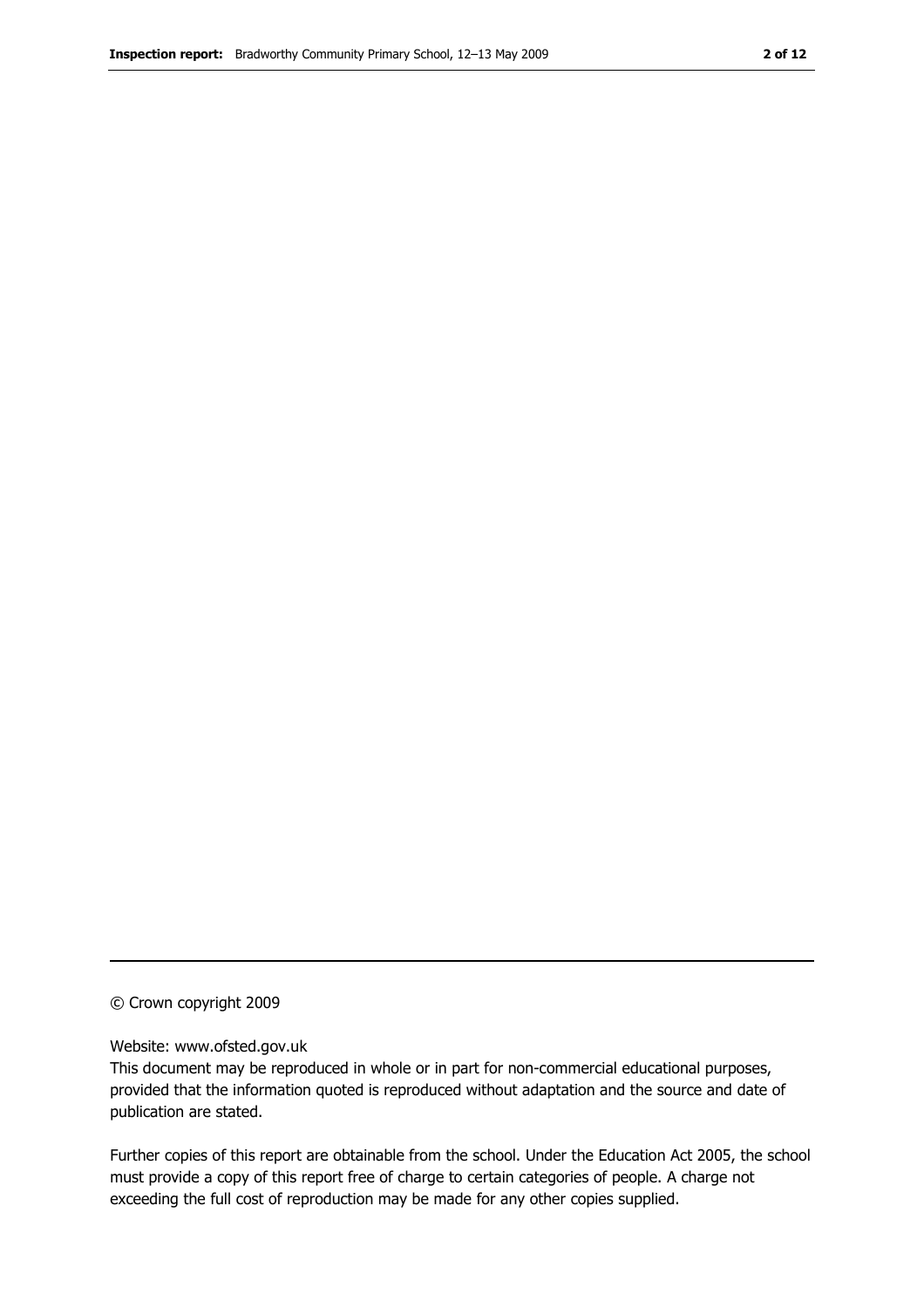# Introduction

The inspection was carried out by one additional inspector.

## Description of the school

Bradworthy is a smaller than average primary school with a rising roll, situated in a rural village in north Devon. There is considerable variation in the number of pupils in each year group. The percentage of pupils eligible for free school meals is much smaller than the national average although rising. There are no pupils from ethnic minority groups or with English as an additional language. The proportion of pupils with learning difficulties and/or disabilities is lower than the national average and there are two pupils with a statement of special educational needs. There are currently no looked-after pupils.

### Key for inspection grades

| Grade 1 | Outstanding  |
|---------|--------------|
| Grade 2 | Good         |
| Grade 3 | Satisfactory |
| Grade 4 | Inadequate   |
|         |              |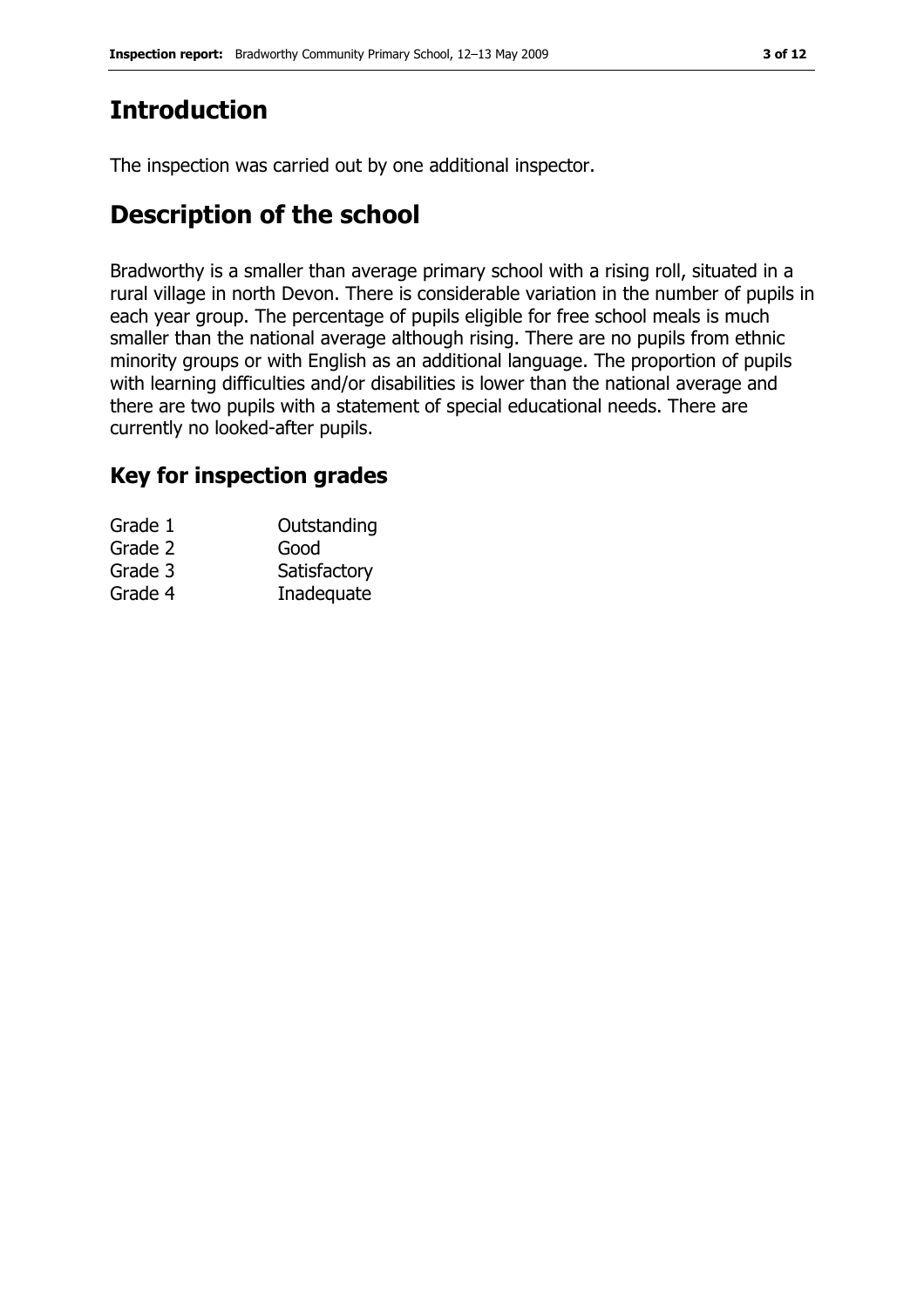### Overall effectiveness of the school Grade: 2

Bradworthy is a good and very inclusive school which is valued highly by its pupils and their parents. As one parent wrote, 'In a nutshell, you couldn't hope for a better school than this for your children.' Many parents who responded to the inspection questionnaire expressed their appreciation of the commitment and care shown by staff and praised the wide range of opportunities given to their children to develop physical and creative skills, as well as academically. The outstanding care, guidance and support provided by staff, together with an exciting, well-taught curriculum and a broad range of extra-curricular activities, result in pupils displaying exceptional levels of personal development and well-being and achieving above average academic standards.

Inspirational leadership by the headteacher has created an ethos where the all-round development and education of each pupil is the goal of all staff. They are committed to ensuring there are no barriers to pupils' participation in curricular or extracurricular activities, and the school makes excellent use of partnerships with a wide range of external groups and agencies to support the pupils. Identification of, and provision for, pupils with learning difficulties and/or disabilities is excellent. Throughout the school, good and sometimes outstanding teaching of the increasingly creative curriculum helps to ensure pupils enjoy their education. As a result, pupils thrive. However, teachers make limited use of the pupils' abilities in information and communication technology (ICT) in other curriculum areas. Pupils are extremely polite and courteous, respectful of adults and each other, and show excellent behaviour.

Children make good progress through the Early Years Foundation Stage. Due to improvements in curriculum provision and the introduction of a detailed assessment system, results in Key Stage 1 national assessments and Key Stage 2 national tests have risen since the last inspection. They represent good progress from the pupils' starting points. Most pupils currently in the school are making good progress, but those with learning difficulties and/or disabilities are doing exceptionally well because of the high quality support they receive.

School leaders are increasingly monitoring their subjects, but mainly on an informal basis as and when the opportunity arises. However, they know the pupils well, and are making greater use of detailed assessment information to support improvements. Improvement planning, too, lacks fine-tuning. Success criteria are not related to expected changes in outcomes and opportunities to evaluate improvements are not built into plans. Changes have been effective because of teamwork and commitment of the headteacher and staff rather than because of a secure planning system. Improvements made since the last inspection, however, including the changes to the curriculum and the detailed assessment system, do demonstrate that the leadership and management provide the school with a good capacity to improve.

Governors are well informed and knowledgeable, and are developing their role in monitoring the work of the school. The school makes an outstanding contribution to community cohesion through a wide range of activities in the local community as well as through visits and links further afield in the United Kingdom and globally.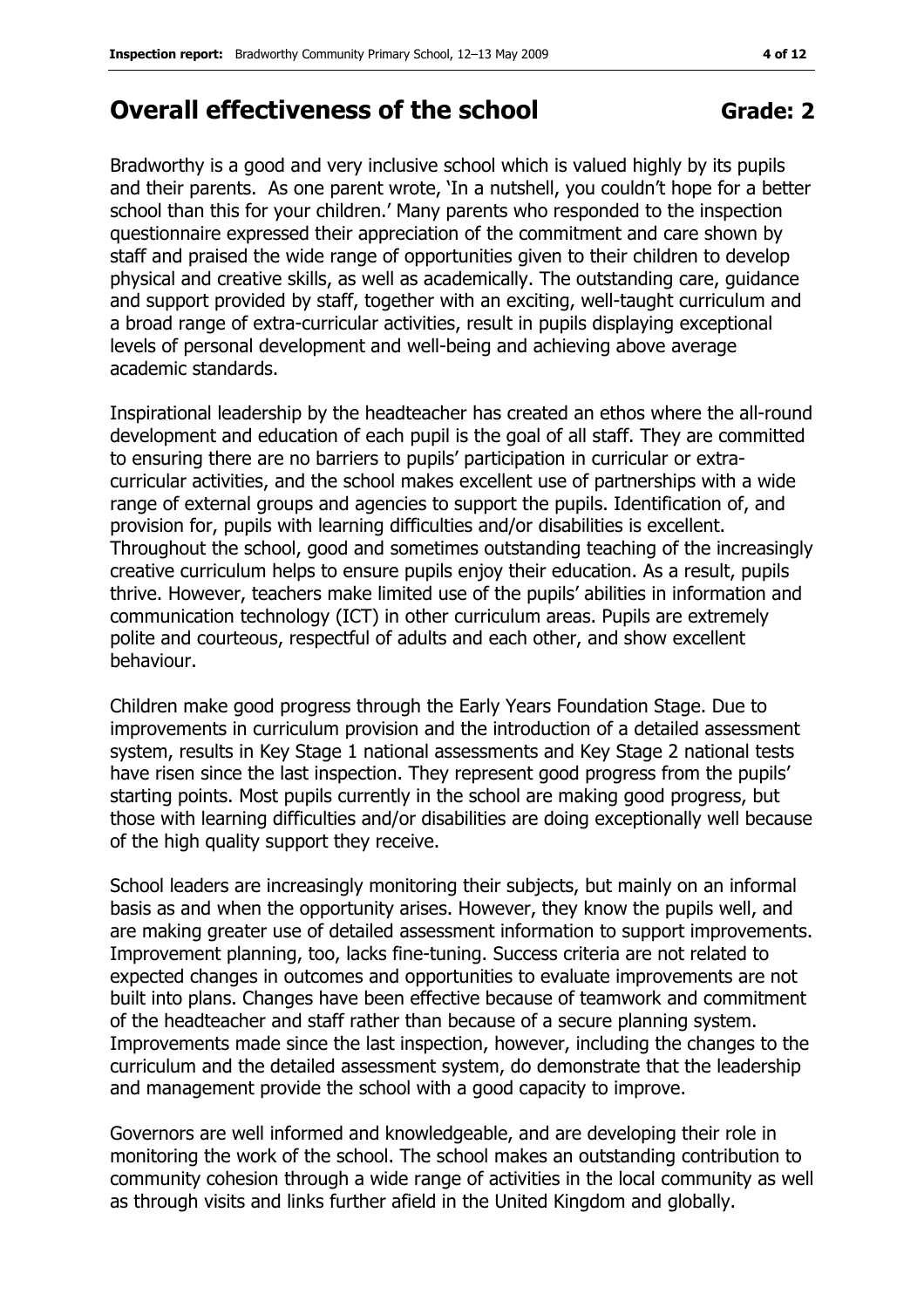School staff liaise closely with the local pre-school and with parents as part of an effective induction process which gives the children entering the Early Years Foundation Stage a secure start, enabling them to settle quickly and become independent learners. Children in the current Early Years Foundation Stage entered the school with levels of skills and abilities slightly below those expected for their age. Due to good teaching and well-planned activities, they have made good progress during the year. As a result they are now working at an average level of development in most areas of learning, although their knowledge and understanding of the world is less well developed. The current Year 1 pupils also made good progress in the Early Years Foundation Stage, but again their attainment was lower in knowledge and understanding of the world. There are limited planned opportunities for children to develop their skills in this area. In lessons, however, staff are skilful in meeting the needs of these young children, using their in-depth knowledge of each child to plan activities which excite and interest them, and which have a purpose. For example, the children making salt dough items to stock the role play bakery happily discussed different types of items that would be found in a bakery, and which they liked the most. The children's language is developed through careful questioning and encouragement, which gives them confidence. The children's personal development and well-being are outstanding. They cooperate thoughtfully, support one another in activities, play imaginatively for extended periods of time and display excellent behaviour. Warm relationships between staff and children create a nurturing environment where excellent attention is given to the children's welfare. Children are encouraged to take responsibility for their own safety, for example when playing outside on multi-level surfaces. The nature of the outdoor area limits opportunities for its use because fixed structures lack flexibility. Through monitoring the work of the Early Years Foundation Stage, school leaders have identified appropriate areas for improvement, and staff make good use of assessment data to monitor the progress of each child and to plan the next steps in learning.

#### What the school should do to improve further

- Develop the use of information and communication technology throughout the curriculum.
- **IFM** Increase opportunities for the youngest pupils to learn about the world around them.
- Fine-tune the planning for improvement and make monitoring more systematic, developing the monitoring role of subject leaders.

# Achievement and standards and standards and Grade: 2

Achievement is good throughout the school, as a result of skilled and enthusiastic teaching, which excites and motivates the pupils, and a creative and rich curriculum. Standards across the school are good and have risen since the last inspection. In particular, the summer 2008 Key Stage 1 assessments showed that pupils achieved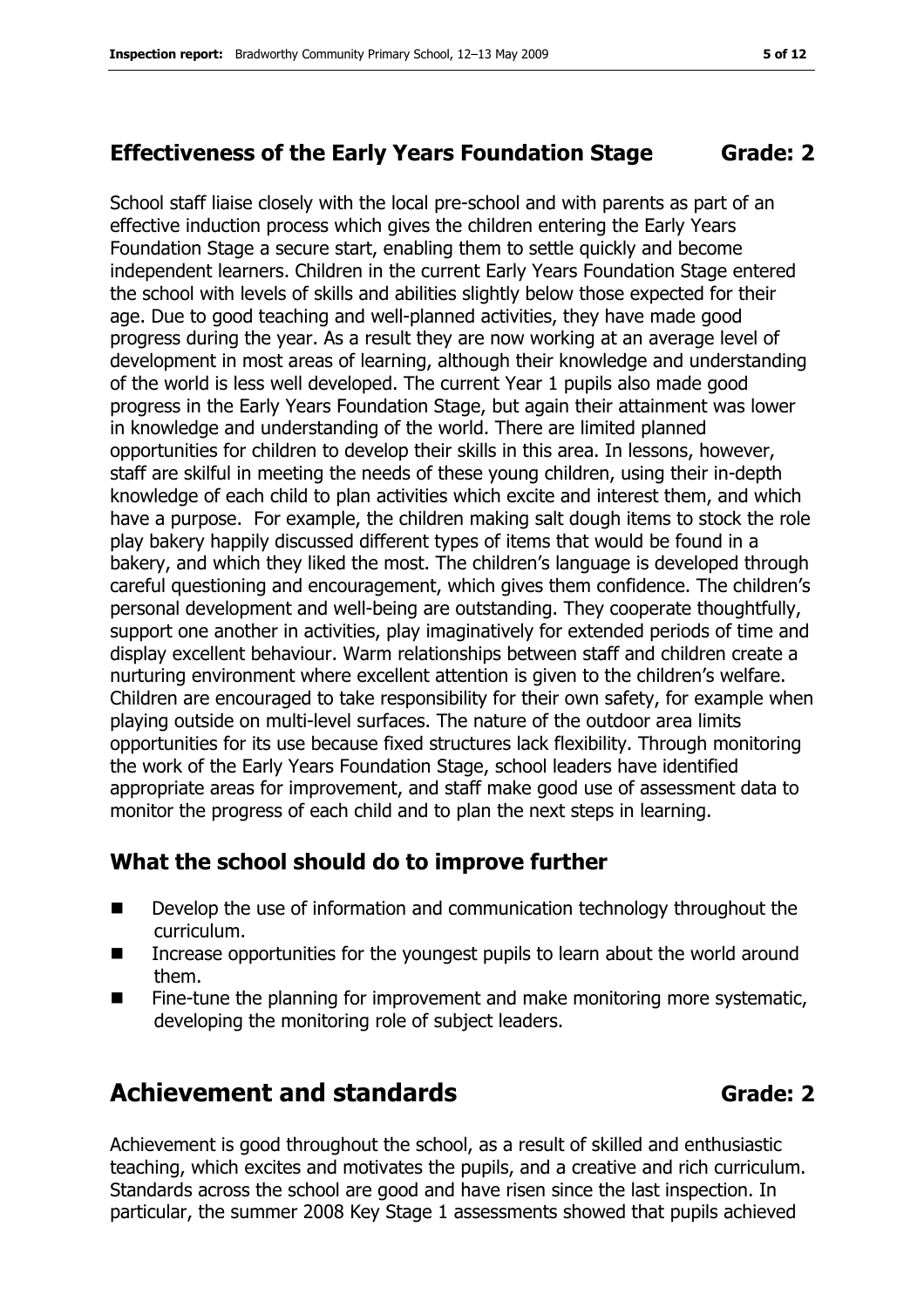exceptionally high standards in writing, and well above average standards in reading and mathematics. At the end of Key Stage 2 in 2008, pupils attained standards well above the national average in English and mathematics and above the national average in science. Close assessment of each pupil's work enables teachers to plan for the next steps in learning and teachers set high expectations for their pupils. Consequently, pupils continue to make good progress and achieve generally high standards throughout the school. The progress of pupils with learning difficulties and/or disabilities is outstanding because their individual needs are carefully identified, and excellent support is provided to ensure they are met.

#### Personal development and well-being Grade: 1

Pupils are kind and considerate, and have a strong sense of right and wrong. Their spiritual and cultural development is extremely well encouraged through the curriculum, particularly in religious education, music and art. Pupils make the most of the outstanding range of enrichment opportunities available to develop their physical and creative interests. They have an excellent understanding of how to live a healthy lifestyle and are taught valuable life skills that are appropriate to their coastal location, such as water safety through learning to swim, kayak and surf. All pupils in Key Stage 2 are given the opportunity to participate in action-packed residential activities, which give them new experiences and confidence. Pupils say they enjoy their work, and even say they want more mathematics and reading lessons. The pupils' very positive attitudes are reflected in their good attendance and their perseverance with work. As one parent said, 'It is a fantastic school providing a wide range of interests and activities for its pupils, and which has a team of staff that nurture the children.' The school plays a strong role in the community, with many events such as Christmas and summer fairs, art displays and community fun days. Recently, older pupils used mathematical and literacy skills to carry out research and present a report on the local play area, which the parish council is currently considering. Older pupils are mature and sensible, and show a strong sense of responsibility, taking care of younger pupils and modelling excellent behaviour. They say there is no bullying: 'Everyone is friends and we get on really well.' New pupils are helped to settle quickly. The pupils' understanding of finance is developed carefully, for example through designing, making and costing items to sell at the fairs. This, together with their excellent teamwork and good levels of literacy and numeracy give the children valuable skills which make an outstanding contribution to their future economic well-being.

### Quality of provision

#### Teaching and learning Grade: 2

Good and sometimes outstanding teaching built upon a foundation of secure subject knowledge leads to most pupils making good progress and enjoying their learning. The best teaching is seen in creative lessons which capture the pupils' imaginations and where resources are innovative and carefully planned, designed to appeal to the pupils. For example, the use of a painting on a museum website generated excellent opportunities for pupils to develop their skills of inference, deduction and empathy,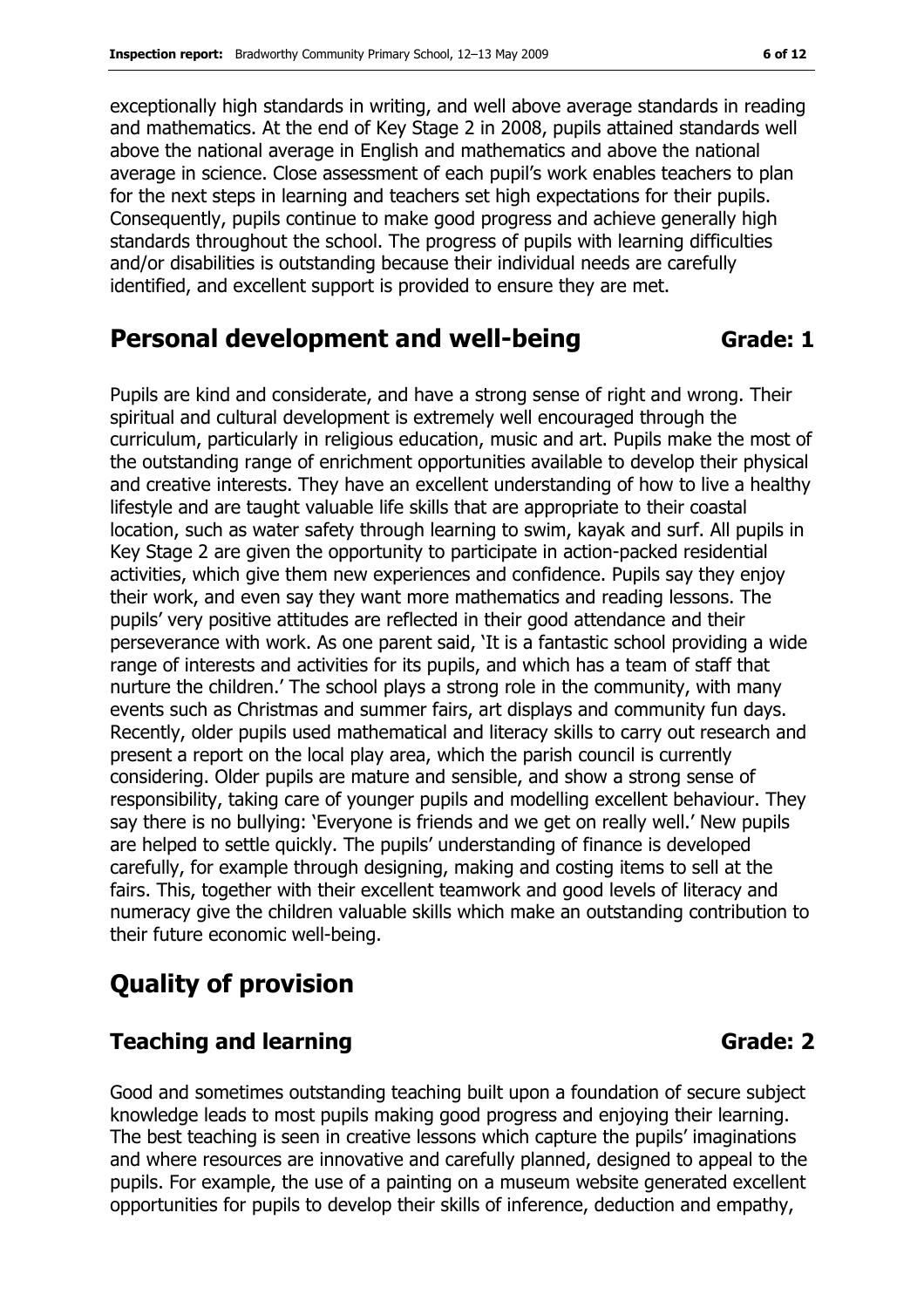and an exciting technology challenge promoted teamwork, co-operation and fun! Teaching, though still good, is less effective when pupils are not given sufficient opportunity to talk to one another or time to practise their skills, or when opportunities to use ICT are missed. Teachers value the children's contributions and take care to capitalise on items brought from home, for example the model ships brought in by pupils in response to the exciting story they are reading, which prompted much discussion. Careful tracking of pupils' achievement is increasingly being used by teachers to set targets for progress, which are being shared with the pupils, and older pupils are being encouraged to assess their own work. This is motivating, as pupils can clearly see how much progress they are making. The use of specialist teachers for art, music, Spanish and physical education is a strength which shows in the high quality work produced by the pupils.

#### Curriculum and other activities Curriculum and other activities

In recent years the staff have focused upon making the curriculum more creative and exciting, to appeal to pupils' interests. It is enriched by numerous visits and visitors to bring learning alive, to give pupils memorable experiences and to develop their confidence. All pupils in Key Stage 2 have the opportunity to attend residential visits, for example to Bristol and London, where they learn about a range of diverse communities as well as attending the theatre and going on the London Eye. Though opportunities to use ICT in lessons can be missed, planned cross-curricular links between literacy and numeracy and other subjects or activities are well developed: for example writing inspired by photographs taken during a day trip, and numeracy through responsibility for stalls at the school fair. A strength of the curriculum is the use of the locality to bring learning alive, from sailing on the local lakes, walking a 12 mile stretch of the local river to its source, and visiting Bideford to learn about life there in Tudor times.

#### Care, guidance and support Grade: 1

The care, guidance and support given to the pupils are outstanding. Policies and procedures for safeguarding pupils are sound and pupils' health and safety are promoted through thorough risk assessments and day-to-day practice. Pupils are taught to look out for one another, use tools safely and be vigilant without being fearful. The staff demonstrate a high level of commitment to encouraging the pupils to achieve not just academically but personally. They provide a safe, supportive environment which enables pupils to 'have a go' without fear of failure. The school has developed an extremely detailed assessment and record-keeping system for each pupil, which includes not only their academic progress but also their achievements and activities in other areas, such as participation in the school play or in the Dartmoor walking challenge. Pupils and parents value this support for all aspects of their child's development and welfare. Strong links with external agencies such as speech and language therapists, the school nurse and the educational psychologist ensure that additional support and help is put into place when needed. Teachers use written marking and discussion with pupils very well to ensure they know what to do next.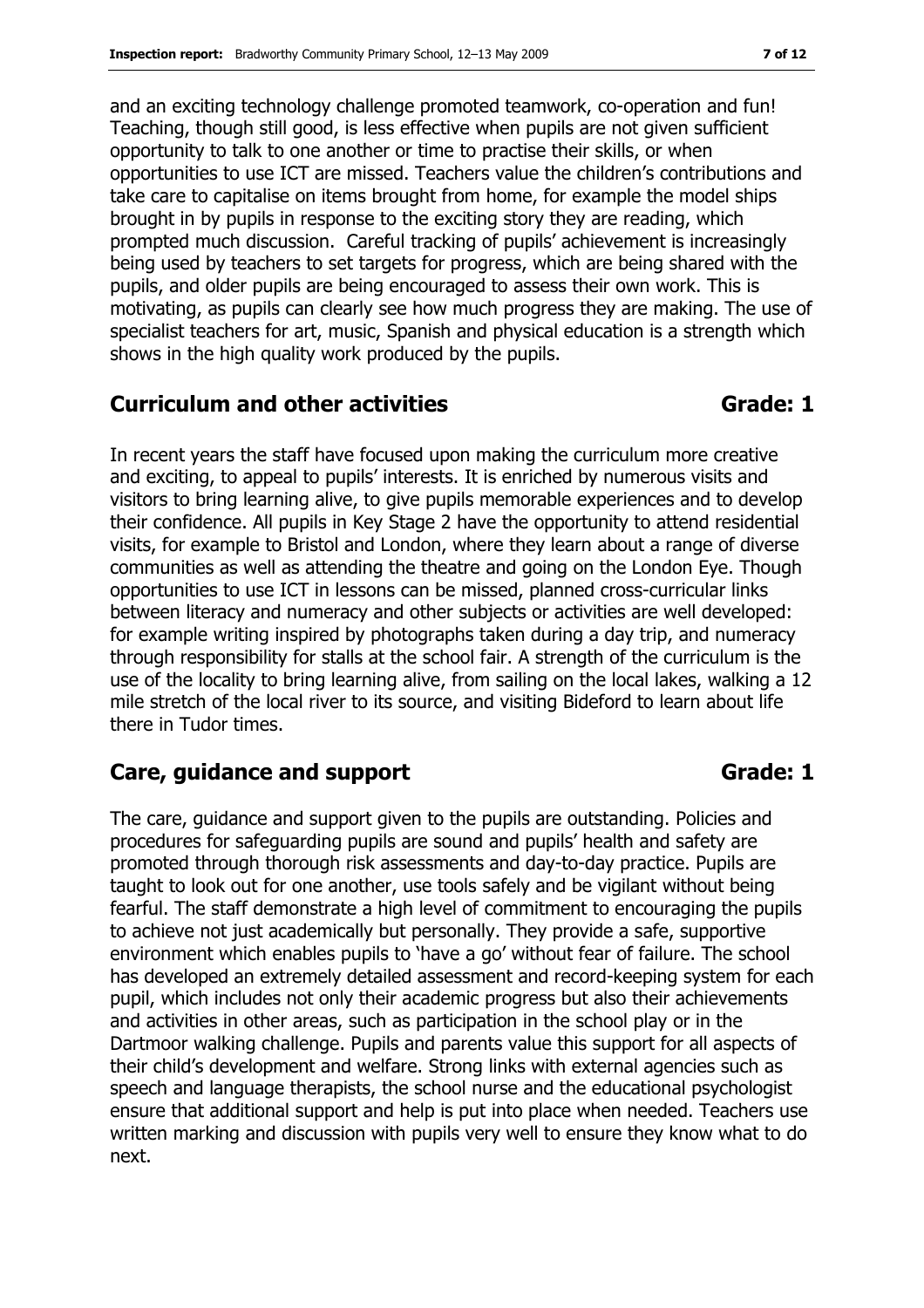## Leadership and management Contract Grade: 2

The headteacher has provided inspirational leadership in a united staff team, whose goal is to nurture each pupil and develop their individual interests whilst also ensuring they make good academic progress. A recent innovation has been the development of a detailed assessment and record keeping system which has enabled the development of each pupil to be closely monitored by the teachers on a regular basis. As a result, any pupil seen to be potentially underachieving is provided with extra help until they are back on track. This is enabling the school to personalise learning and set realistic yet challenging targets for academic progress. Development planning targets the right areas but plans do not outline detailed strategies nor identify ways in which the school can keep a check on whether strategies are working. This has not caused a problem so far, but is a weak link in the system. Although the role of subject leaders is underdeveloped, they have begun to make more use of data analysis to judge progress and standards in their subject areas. They report to governors regarding the developments in their subject areas, as well as on standards and achievement.

The school's contribution to community cohesion is outstanding. Pupils work very closely with their local community, and also have good opportunities to learn about life in diverse communities in the United Kingdom. The newly created link with a school in The Gambia has already engendered discussion amongst pupils about school life in that country. Pupils made it clear that they value each person for who they are, not what they are.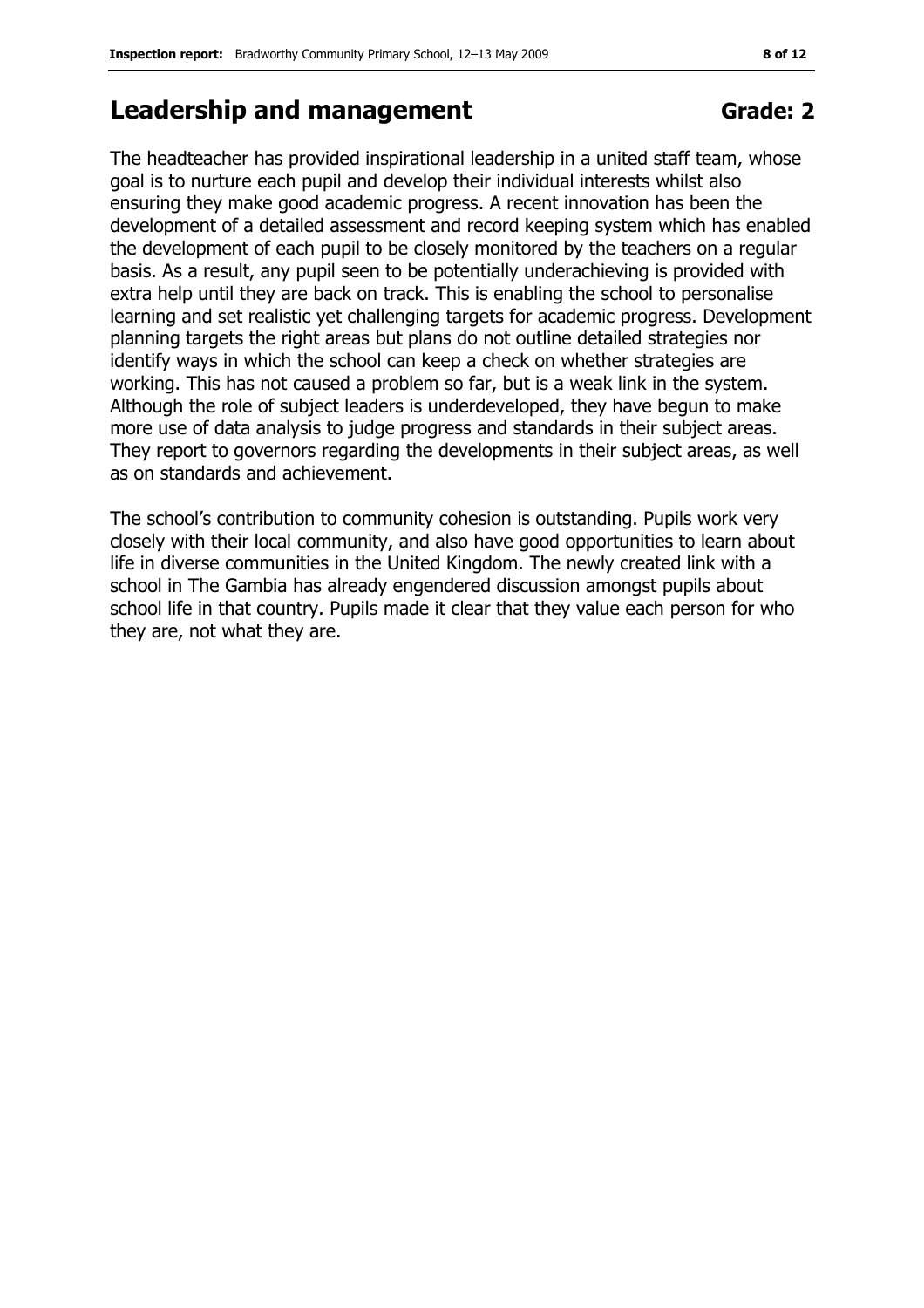Any complaints about the inspection or the report should be made following the procedures set out in the guidance 'Complaining about inspections', which is available from Ofsted's website: www.ofsted.gov.uk.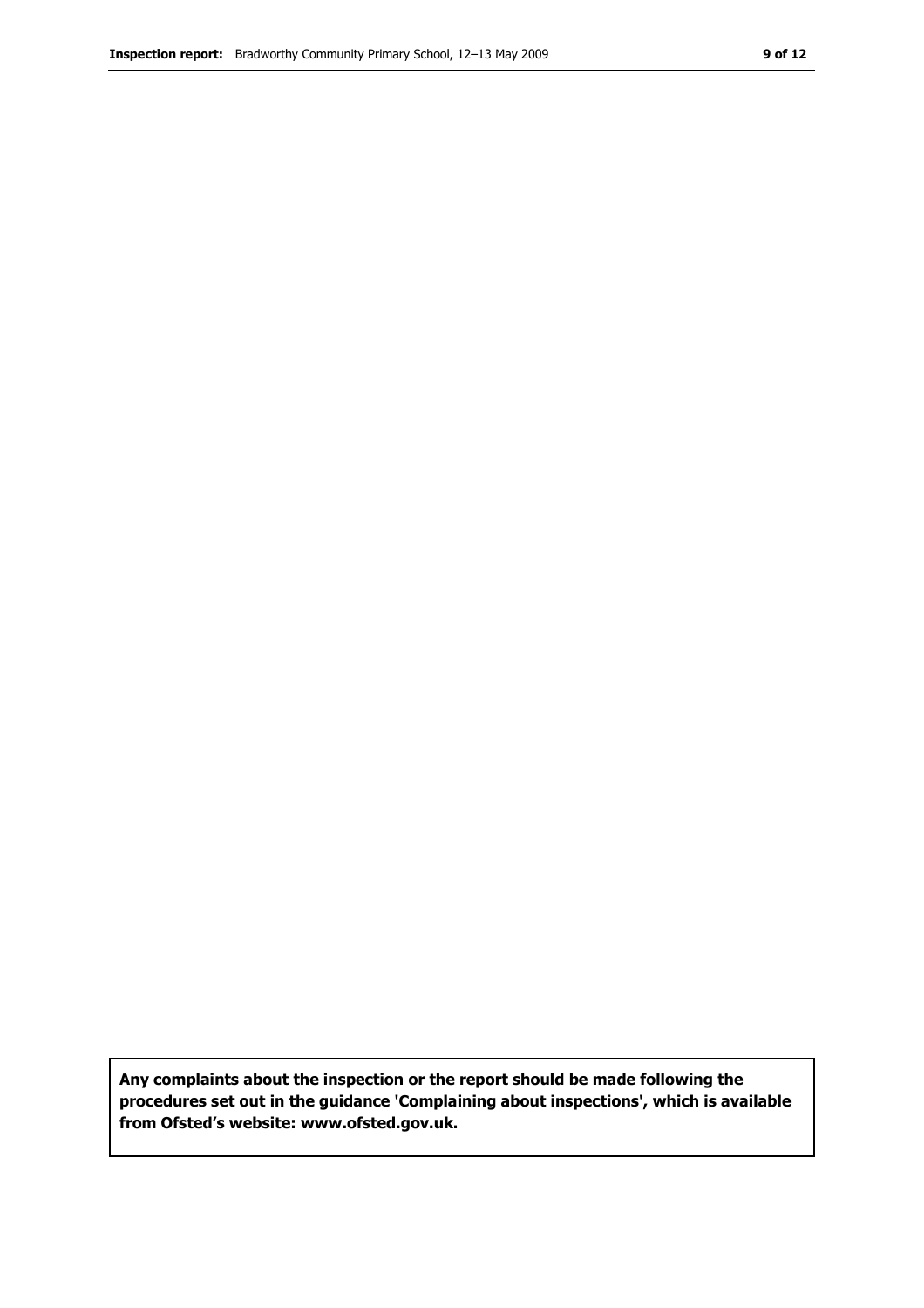# Inspection judgements

| Key to judgements: grade 1 is outstanding, grade 2 good, grade 3 | School         |
|------------------------------------------------------------------|----------------|
| satisfactory, and grade 4 inadequate.                            | <b>Overall</b> |

#### Overall effectiveness

| How effective, efficient and inclusive is the provision of education,<br>integrated care and any extended services in meeting the needs of<br>learners? | $\overline{2}$ |
|---------------------------------------------------------------------------------------------------------------------------------------------------------|----------------|
| Effective steps have been taken to promote improvement since the<br>last inspection                                                                     | Yes            |
| How well does the school work in partnership with others to promote<br>learners' well-being?                                                            |                |
| The capacity to make any necessary improvements                                                                                                         |                |

### Effectiveness of the Early Years Foundation Stage

| How effective is the provision in meeting the needs of children in the<br><b>EYFS?</b>      | $\mathbf{2}$ |
|---------------------------------------------------------------------------------------------|--------------|
| How well do children in the EYFS achieve?                                                   |              |
| How good is the overall personal development and well-being of the children in<br>the EYFS? | 1            |
| How effectively are children in the EYFS helped to learn and develop?                       | 2            |
| How effectively is the welfare of children in the EYFS promoted?                            |              |
| How effectively is provision in the EYFS led and managed?                                   | 2            |

### Achievement and standards

| How well do learners achieve?                                                                               |  |
|-------------------------------------------------------------------------------------------------------------|--|
| The standards <sup>1</sup> reached by learners                                                              |  |
| How well learners make progress, taking account of any significant variations<br>between groups of learners |  |
| How well learners with learning difficulties and/or disabilities make progress                              |  |

#### Annex A

 1 Grade 1 - Exceptionally and consistently high; Grade 2 - Generally above average with none significantly below average; Grade 3 - Broadly average to below average; Grade 4 - Exceptionally low.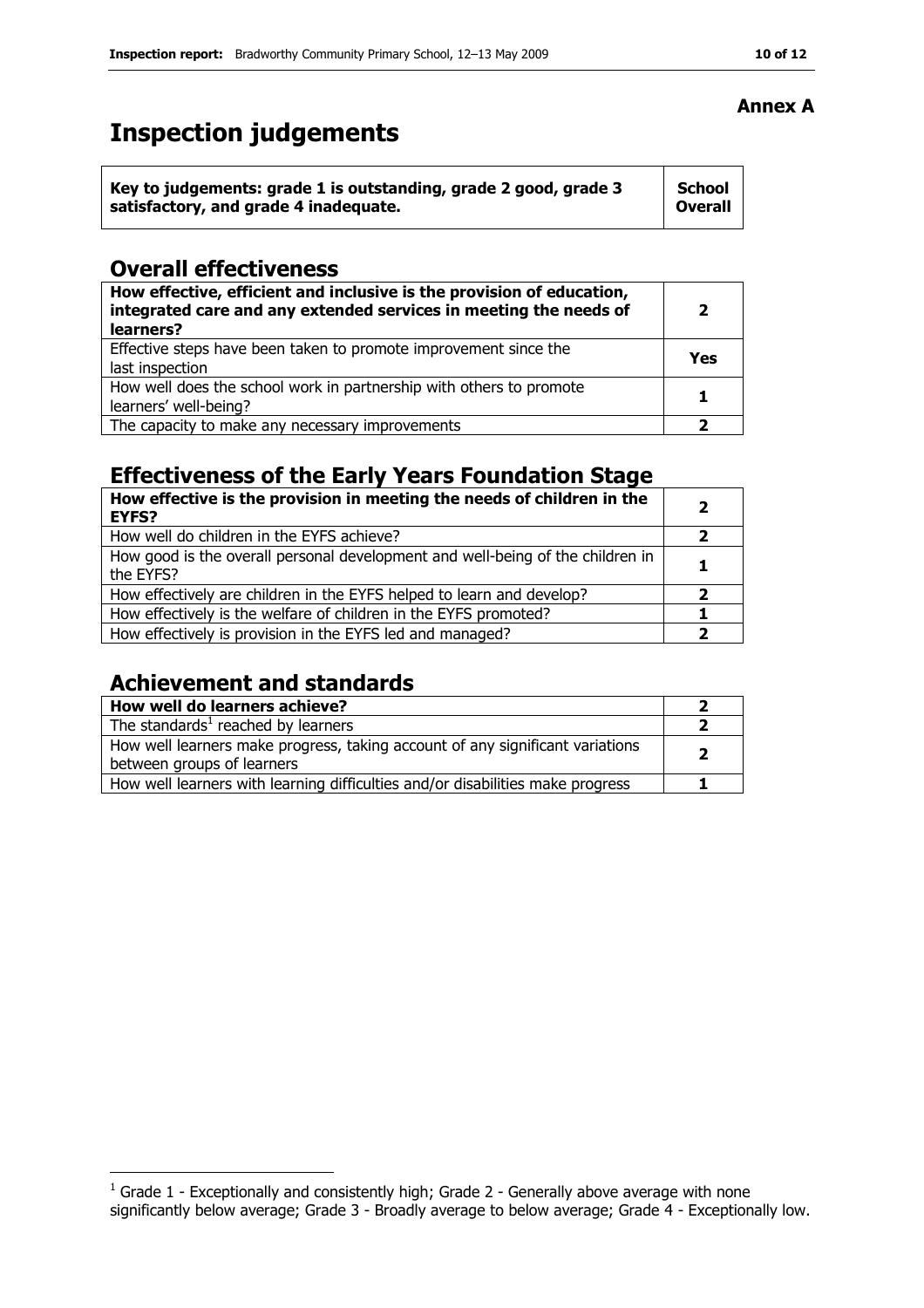# Personal development and well-being

| How good are the overall personal development and well-being of the<br>learners?                                 |   |
|------------------------------------------------------------------------------------------------------------------|---|
| The extent of learners' spiritual, moral, social and cultural development                                        |   |
| The extent to which learners adopt healthy lifestyles                                                            |   |
| The extent to which learners adopt safe practices                                                                |   |
| How well learners enjoy their education                                                                          |   |
| The attendance of learners                                                                                       | 2 |
| The behaviour of learners                                                                                        |   |
| The extent to which learners make a positive contribution to the community                                       |   |
| How well learners develop workplace and other skills that will contribute to<br>their future economic well-being |   |

#### The quality of provision

| How effective are teaching and learning in meeting the full range of<br>learners' needs?              | 2 |
|-------------------------------------------------------------------------------------------------------|---|
| How well do the curriculum and other activities meet the range of<br>needs and interests of learners? | 1 |
| How well are learners cared for, guided and supported?                                                |   |

### Leadership and management

| How effective are leadership and management in raising<br>achievement and supporting all learners?                                              | 2                       |
|-------------------------------------------------------------------------------------------------------------------------------------------------|-------------------------|
| How effectively leaders and managers at all levels set clear direction leading<br>to improvement and promote high quality of care and education | 2                       |
| How effectively leaders and managers use challenging targets to raise<br>standards                                                              | 2                       |
| The effectiveness of the school's self-evaluation                                                                                               | $\overline{\mathbf{2}}$ |
| How well equality of opportunity is promoted and discrimination eliminated                                                                      |                         |
| How well does the school contribute to community cohesion?                                                                                      |                         |
| How effectively and efficiently resources, including staff, are deployed to<br>achieve value for money                                          | 2                       |
| The extent to which governors and other supervisory boards discharge their<br>responsibilities                                                  | 2                       |
| Do procedures for safeguarding learners meet current government<br>requirements?                                                                | Yes                     |
| Does this school require special measures?                                                                                                      | <b>No</b>               |
| Does this school require a notice to improve?                                                                                                   | No                      |